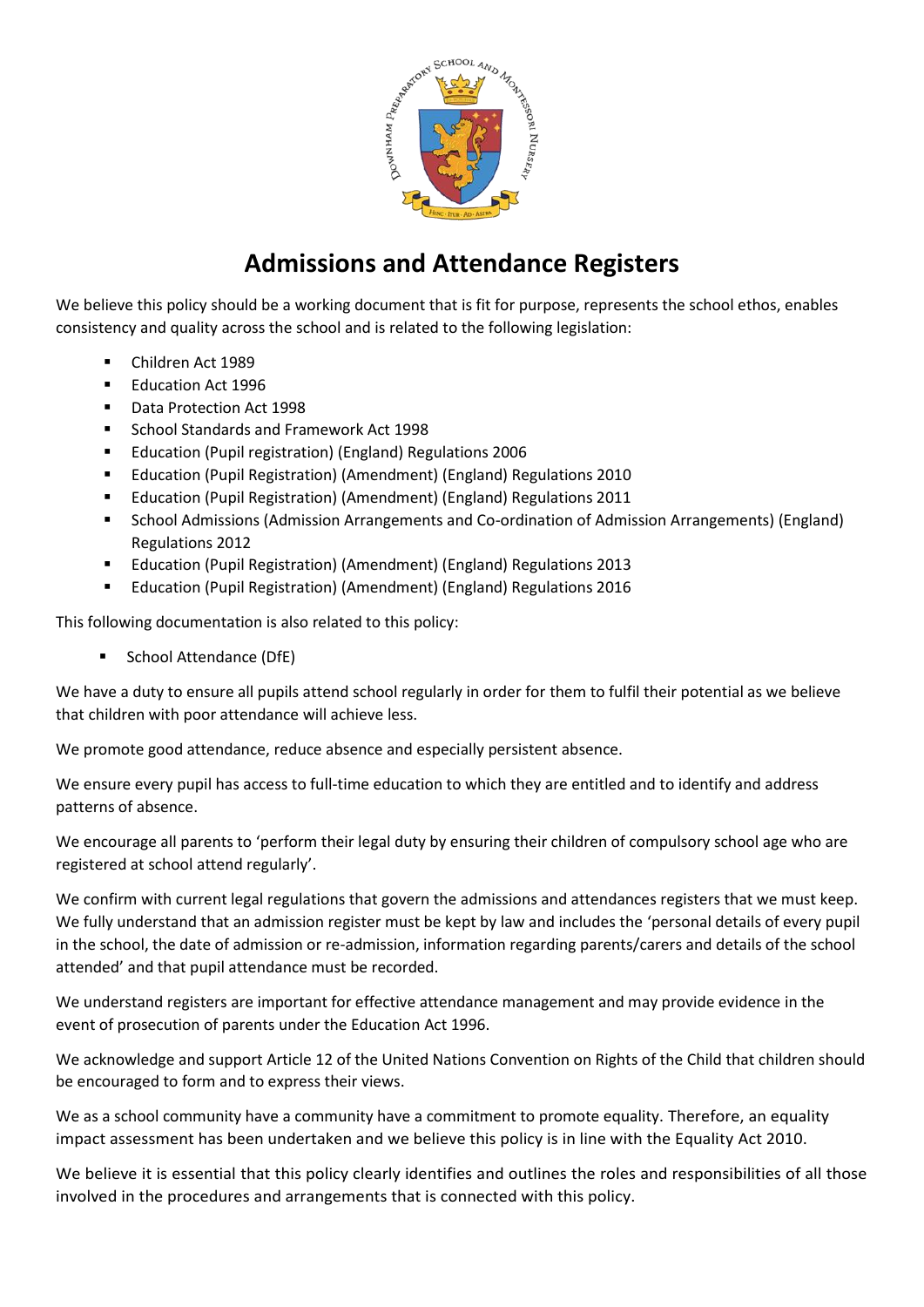#### **AIMS**

- To comply with current regulations that govern the admissions and attendances registers that we must keep.
- To ensure all pupils attend school regularly in order for them to fulfil their potential.
- To promote good attendance, reduce absence and especially persistent absence.
- To work with other schools and the local authority to share good practice in order to improve this policy.

# **RESPONSIBILITY FOR THE POLICY AND PROCEDURE**

## **ROLE OF THE PRINCIPAL:**

The Principal has:

- has appointed Mrs Law and Miss Lovick (Office Administrators) to administer and be responsible for the day to day management of the attendance system;
- delegated powers and responsibilities to the SMT to ensure all school personnel responsibility to:
	- o ensure every child has access to full-time education
	- $\circ$  inform parents of their legal duty to ensure that their children of compulsory school age attend school regularly
	- o promote good attendance, reduce absence and persistent absence
	- $\circ$  monitor patterns of absence and to respond accordingly to rectify any problems
	- $\circ$  enter pupils on the admission register and attendance register from the beginning of the first day on which they start school
	- $\circ$  inform the local authority of any pupil who is going to be deleted from the admission register
- **F** responsibility for ensuring that the school complies with all equalities legislation;
- make effective use of relevant research and information to improve this policy;
- **F** responsibility for ensuring funding is in place to support this policy;
- responsibility for ensuring this policy and all polices are maintained and updated regularly;
- **F** responsibility for ensuring all policies are made available to parents;
	- o discussing improvements to this policy during the school year;
	- o reviewing the effectiveness of this policy with the SMT
- ensure that the Admissions Register and Attendance Registers are kept up to date and comply with all regulations;
- ensure all school personnel, pupils and parents are aware of and comply with this policy;
- make effective use of relevant research and information to improve this policy
- provide leadership and vision in respect of equality;
- provide guidance, support and training to all staff;
- monitor the effectiveness of this policy by speaking with school personnel, via parents and the Principal
- annually report to the Principal on the success and development of this policy and attendance audit figures.

## **ROLE OF THE OFFICE ADMINISTRATORS**

The Office Administrators will:

- run the day to day administration of this policy, including
- **•** work closely with the Principal;
- ensure that all admissions are recorded and that the attendance system is kept up to date;
- follow up all absences to:
	- o ascertain the reason;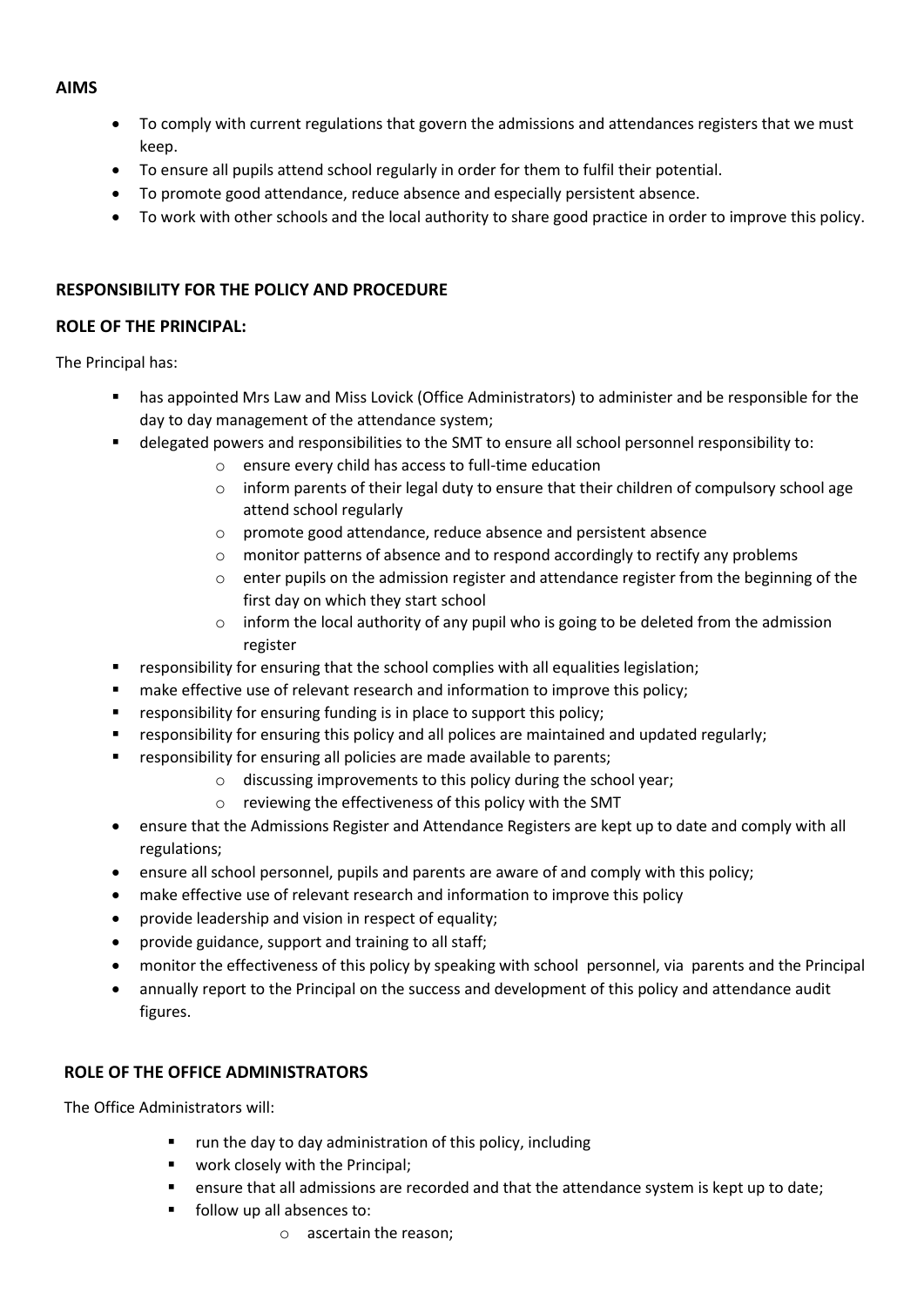- o ensure the pupil is safe;
- o identify is authorised or not;
- o ascertain the correct code to use
- **P** provide guidance and support to all staff;
- provide training for all staff on induction and when the need arises;
- keep up to date with new developments and resources;
- **•** review and monitor
- and the completion of an annual attendance audit

#### **ADMISSION REGISTER**

The admission register must:

- o contain an alphabetical index of all the pupils in the school;
- $\circ$  Preserve every entry for a period of three years after the date on which the entry was made;
- $\circ$  Notify the local authority when a pupil's name is to be deleted from the admission register and to forward to the local authority the pupil's contact details;
- o Be available at all times for inspection by HM Inspectors, Ofsted
- o Be preserved indefinitely
- o register a pupil on the first day that we expect them to attend;
- o make all entries in ink;
- o record the following information for each pupil;
	- Pupil's full name
	- $Sex$
	- **Parent's name and address**
	- The name of the person who has custody of the child
	- **Emergency contact numbers of the parents/carer**
	- Admission date
	- Name and address of the last school attended

When informed by parent that their child will live at another address record:

- $\blacksquare$  the new address:
- the full name of parent with whom the pupil will live;
- the date from when it is expected the pupil will live at this address.

When informed by a parent with their child is registered at another school or will be attending a different record:

- the name of the other school;
- the date when the pupil first attended or is due to start attending that school.

Record every amendment which must include:

- the original entry:
- the amended entry:
- the reason for the amendment;
- the name and position of person who made the amendment.

The school will inform the local authority of any pupils who are added to the admission register within 5 days (with the exception of pupils joining the school at the start of its first year). Schools must provide the local authority with all the information held within the admission register about the pupil.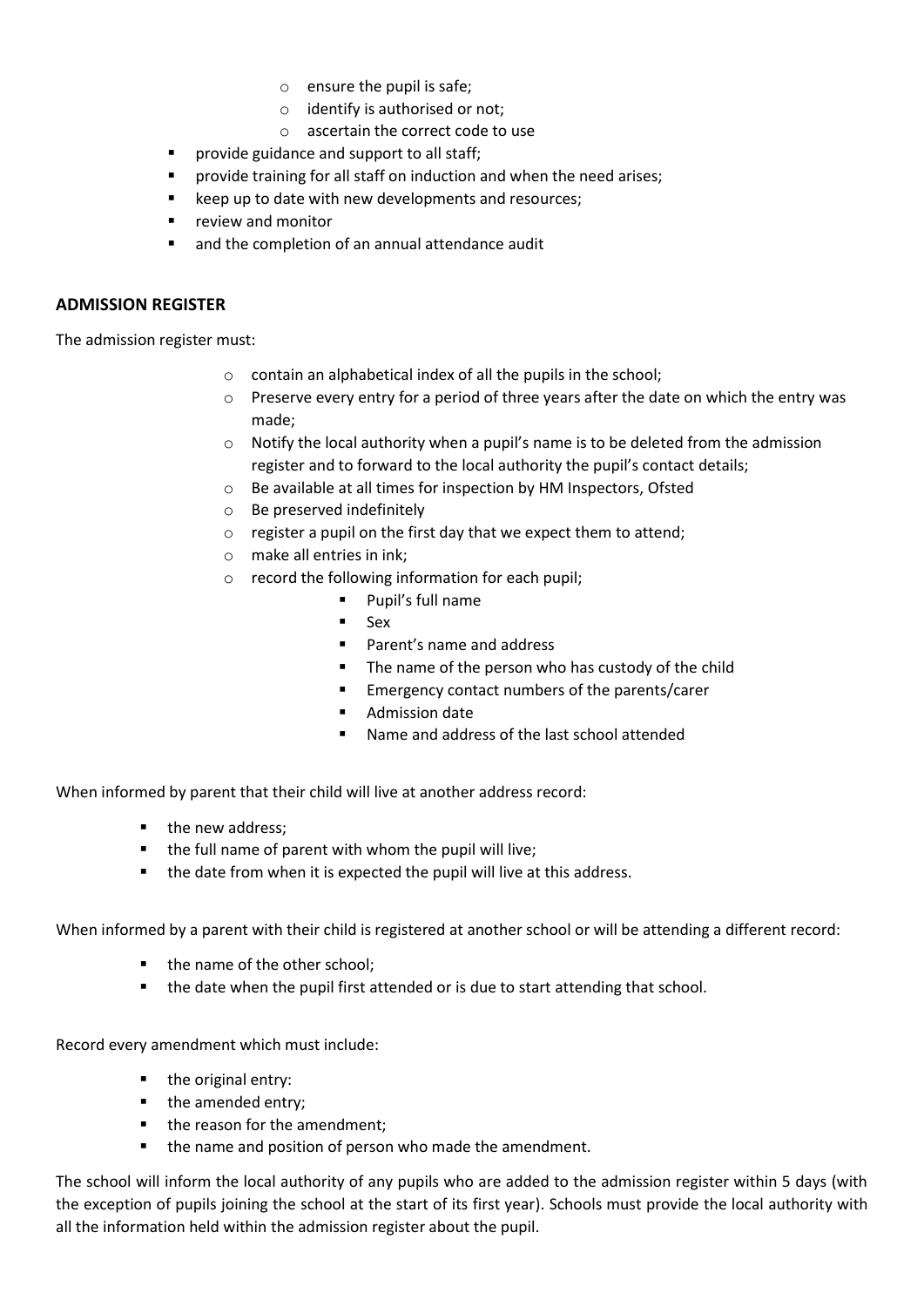Where a pupil is deleted from the admission register, the school must provide the following information to the local authority about the pupil as soon as the ground for deletion is met (with the exception of pupils leaving the school at the end of its final year):

- The pupil's full name
- The full name and address of any parent with whom the pupil normally resides
- An emergency contact telephone number for any parent with whom the pupil normally resides
- If the pupil is due to change his/her address, the name of the parent with whom he/she will be residing, the address, and the date from which the pupil will live at that address
- The name of any other school at which the pupil is registered, or is due to be registered, and the date on which the pupil first attended or will attend
- The grounds for deleting the pupil's name from the register

#### **ATTENDANCE REGISTERS**

We have in place a manual attendance register system that records pupil attendance at the start of the morning session and the start of the afternoon session. Each occasion records whether every pupil is:

- present;
- attending an approved educational activity;
- Unable to attend due to exceptional circumstances.

All absences will be followed up to:

- Ascertain the reason
- ensure the proper safeguarding action is taken;
- identify whether the absence is approved or not.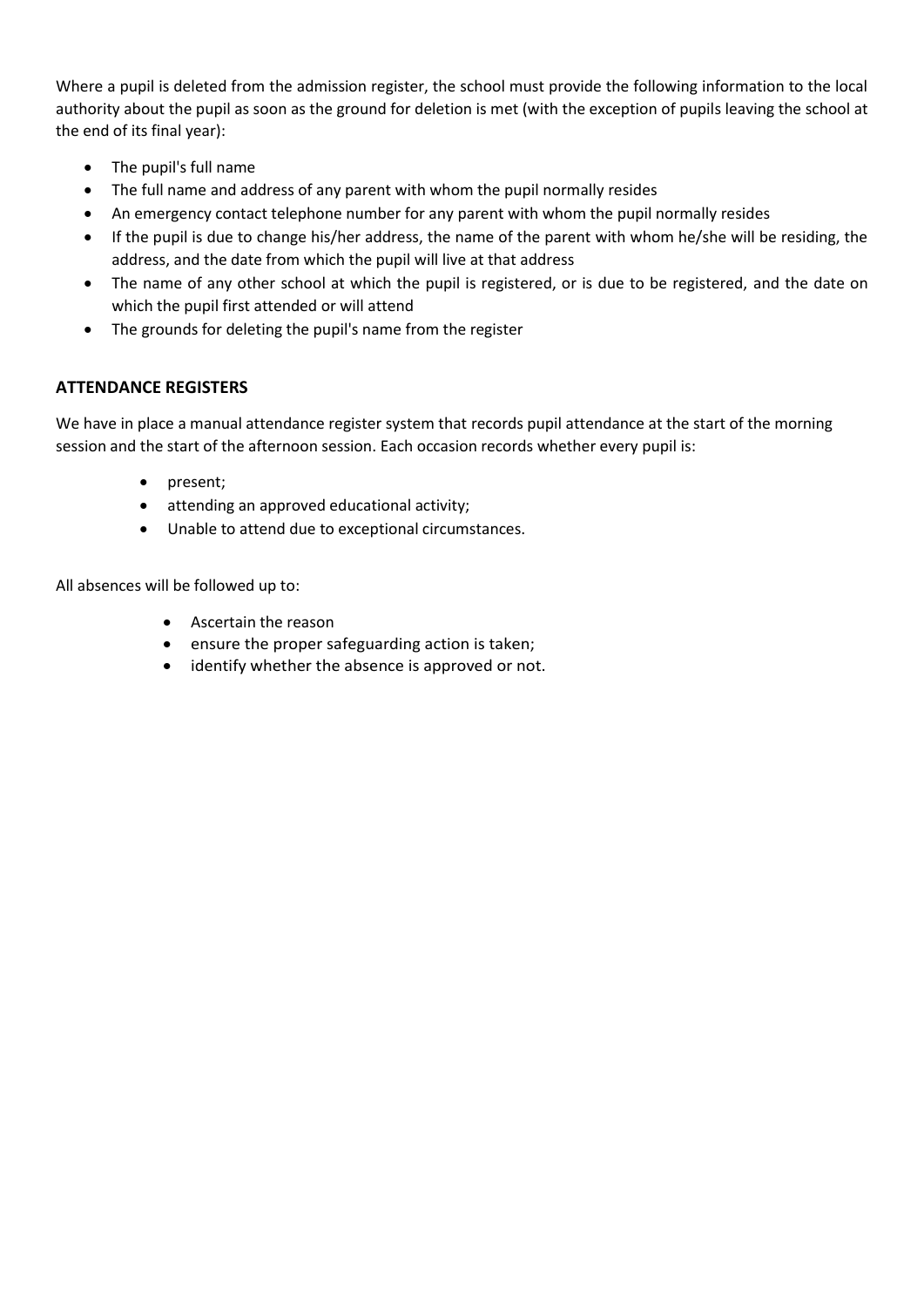The following absence and attendance codes will be used:

| <b>Present at School</b>                                         | Registration<br>Code $/\$ :             | Present in school $/ = am \ = pm$                                                                                                                   |  |  |
|------------------------------------------------------------------|-----------------------------------------|-----------------------------------------------------------------------------------------------------------------------------------------------------|--|--|
|                                                                  | Code L:                                 | Late arrival before the register has closed                                                                                                         |  |  |
|                                                                  | Code U:                                 | A pupil arriving after the register has closed should be marked<br>absent with code U, or with another absence code if that is more<br>appropriate. |  |  |
| <b>Attendance codes for</b>                                      | Code B:                                 | Off-site educational activity                                                                                                                       |  |  |
| when pupils are                                                  |                                         |                                                                                                                                                     |  |  |
| present at approved<br>off-site educational                      |                                         |                                                                                                                                                     |  |  |
| activity                                                         | Code P:                                 | Participating in a supervised sporting activity                                                                                                     |  |  |
|                                                                  | Code V:                                 | Educational visit or trip                                                                                                                           |  |  |
|                                                                  | Code W:                                 | Work experience                                                                                                                                     |  |  |
| <b>Absence codes when</b><br>pupils are not present<br>in school | Code C:                                 | Leave of absence authorised by the school                                                                                                           |  |  |
|                                                                  | Code E:                                 | Excluded but no alternative provision made                                                                                                          |  |  |
|                                                                  | Code H:                                 | Holiday authorised by the school                                                                                                                    |  |  |
|                                                                  | Code I:                                 | Illness (not medical or dental appointments)                                                                                                        |  |  |
|                                                                  | Code M:                                 | Medical or dental appointments                                                                                                                      |  |  |
|                                                                  | Code R:                                 | Religious observance                                                                                                                                |  |  |
|                                                                  | <b>Code S:</b>                          | <b>Study leave</b>                                                                                                                                  |  |  |
|                                                                  | Code T:                                 | Gypsy, Roma and Traveller absence                                                                                                                   |  |  |
| <b>Unauthorised</b><br>Code G:<br><b>Absence from School</b>     |                                         | Holiday not authorised by the school or in excess of the period<br>determined by the head teacher.                                                  |  |  |
|                                                                  | <b>Code N:</b>                          | Reason for absence not yet provided                                                                                                                 |  |  |
|                                                                  | Code O:                                 | Absent from school without authorisation                                                                                                            |  |  |
|                                                                  | Code U:                                 | Arrived in school after registration closed                                                                                                         |  |  |
| <b>Administrative Codes</b>                                      | Code X:<br>Not required to be in school |                                                                                                                                                     |  |  |
|                                                                  | <b>Code Y:</b>                          | Unable to attend due to exceptional circumstances                                                                                                   |  |  |
|                                                                  | Code Z:                                 | Pupil not on admission register                                                                                                                     |  |  |
|                                                                  | Code #:                                 | Planned whole or partial school closure                                                                                                             |  |  |

#### **ROLE OF SCHOOL PERSONNEL**

School personnel will:

- **•** comply with all aspects of this policy;
- **E** ensure the attendance register is taken at the beginning of the morning and afternoon sessions;
- **•** bring to the attention of the Principal or Deputy Head any irregularities in pupil attendance;
- **F** implement the school's equalities policy and schemes;
- report and deal with all incidents of discrimination;
- **attend appropriate training sessions on equality;**
- **F** report any concern they have on any aspect of the school community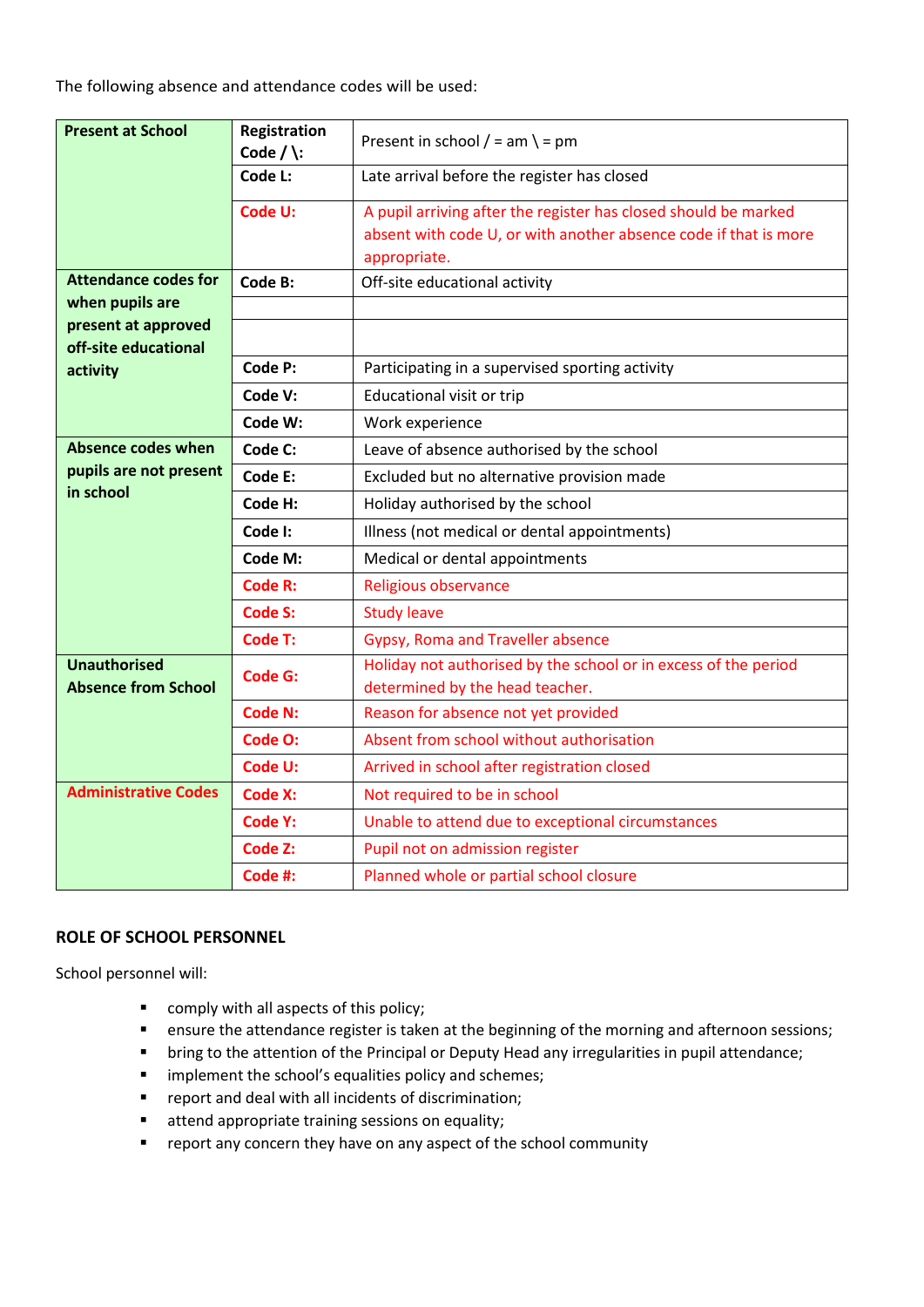#### **ROLE OF PUPILS**

Pupils will:

- **EXEDENT** maintain good attendance throughout the year;
- up hold the schools behaviour policy
- take part in questionnaires and surveys

## **ROLE OF PARENTS**

Parents will:

- **be made aware of this policy;**
- ensure that their child of compulsory school age receives suitable full-time education;
- **EXE** ensure regular and punctual attendance;
- notify school on the first day of pupil absence;
- not take holidays during term time unless authorised by the Headmaster or the Principal
- **•** be asked to take part periodic surveys conducted by the school

## **RAISING AWARENESS OF THIS POLICY**

We will raise awareness of this policy via:

- the school Prospectus
- the school website
- the staff Handbook
- meetings with parents such as introductory, transition, parent-teacher consultations and staff CPD
- **school events**
- **n** meetings with school personnel
- **E** communication with home such as weekly newsletters and of end of half term newsletters
- reports such as annual report to parents and Headmaster's report to the Principal
- **F** information displays in the main school entrance

#### **TRAINING**

All school personnel:

- have equal chances of training, career development and promotion
- **F** receive training on induction which specifically covers:
	- o All aspects of this policy
	- o Attendance and Truancy
	- o Home-School Agreement
	- o Admissions
	- o Data Protection
	- o Equal opportunities
	- o Inclusion
- **F** receive periodic training so that they are kept up to date with new information
- receive equal opportunities training on induction in order to improve their understanding of the Equality Act 2010 and its implications

#### **EQUALITY IMPACT ASSESSMENT**

Under the Equality Act 2010 we have a duty not to discriminate against people on the basis of their age, disability, gender, gender identity, pregnancy or maternity, race, religion or belief and sexual orientation.

This policy has been equality impact assessed and we believe that it is in line with the Equality Act 2010 as it is fair, it does not prioritise or disadvantage any pupil and it helps to promote equality at this school.